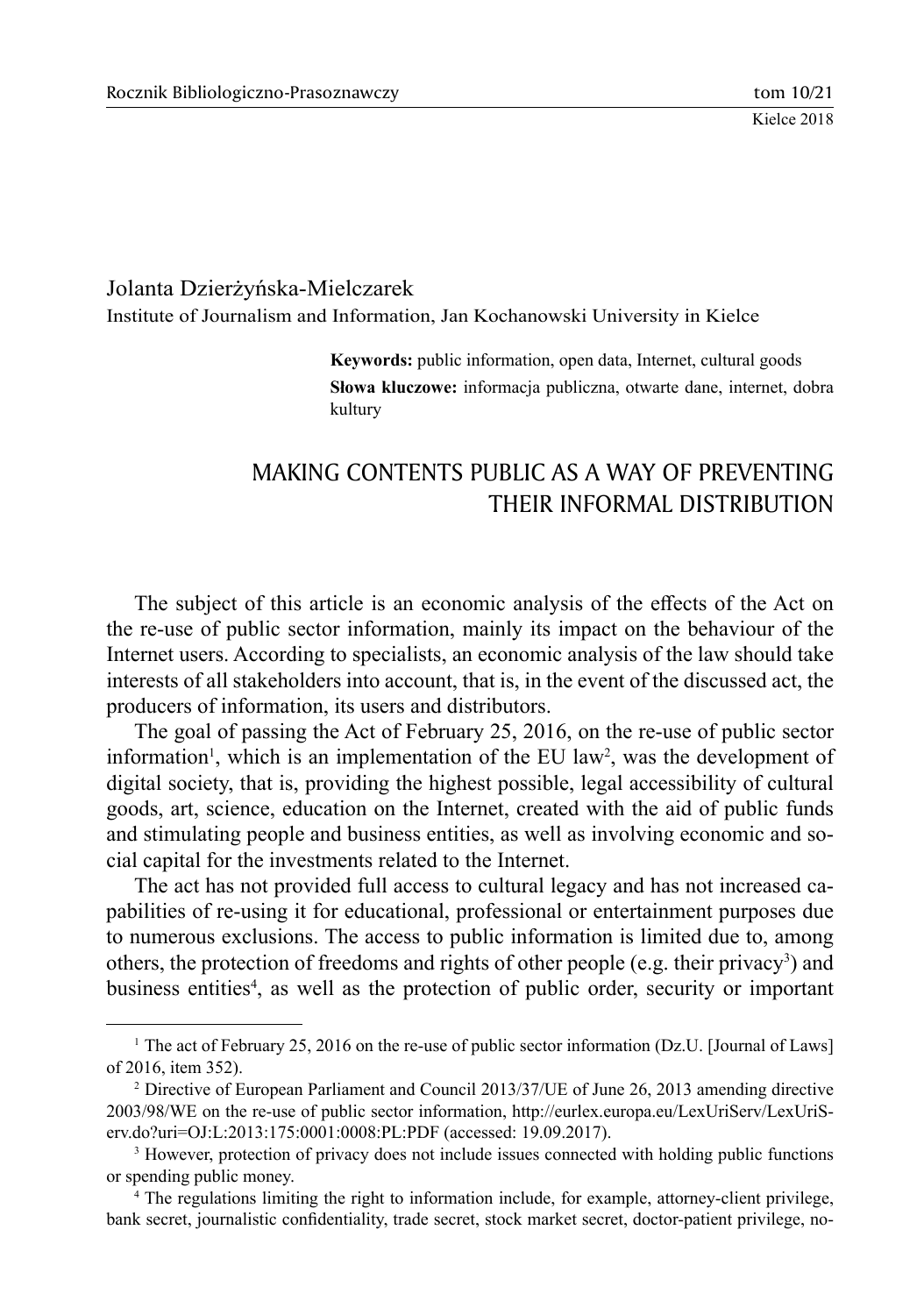economic interest of the state. The act does not provide access to the resources of, for example, universities, Polish Television, Polish Press Agency and Polish Academy of Sciences. Using, on the basis of the Act, shall also not refer to those works possessed by the libraries, archives and museums, of which underlying rights of copyright owners have not expired. The act has not introduced the rule of purchasing or licensing the copyright by the bodies of the public sector from third parties; therefore, the interests and rights of the authors are the basis for refusal to provide the access for the purpose of re-using.

Such legal solutions, to the limited extent, provide free access to public information and resources of national heritage. Introducing many limitations paradoxically make them less protected against informal (unauthorised) distribution and, as a result, does not secure the interests and rights of the authors. The same situation refers to many media goods and cultural resources.

The digitisation of the society enabled an unhindered flow of information goods, usually in the form of mass copying of someone else's intellectual property. In Poland, 62% of the Internet users used the Internet for unauthorised copying of the works<sup>5</sup>. In the United States and Germany, nearly half of the citizens copied, without the authorisation of the authors, music pieces and movies, as well as TV shows and other digital contents<sup>6</sup>.

Using someone else's works within fair use  $-\overline{\phantom{a}}$  being in the interest of the authors (dissemination of contents) and consumers (access to culture and knowledge and free flow of information within the freedom of speech) under circumstances of easy copying and distribution has brought the authors and producers of the contents more and more losses.

Even if copying and making someone else's contents available to other people is not associated with gaining financial benefits, it causes spreading information goods (cultural, media) beyond the control and without permission of the owners. Sławomir Czetwertyński wrote that:

(…) the practice of copying someone else's intellectual property is mostly trivialised. It is not as controversial as theft, economic frauds or abusing substances. There is a general consent among members of the society to copy the works, even when it is prohibited or illegal. A large number of the resources on such portals as YouTube is uploaded illegally. Numerous files containing documentary and feature films, as well as TV shows are published overtly by the portal users. Whereas, copyright owners are not determined in the reactions for uploading their contents<sup>7</sup>.

tarial secret, state secret, preparatory proceedings secret, psychiatric secret, legal adviser secret, fiscal secret, confidential information, seal of confession, statistical, insurance secret.

<sup>5</sup> Cf.: M. Filiciak, J. Hofmokl, A. Tarkowski, *Raport Obiegi Kultury. Społeczna cyrkulacja treści*, Warszawa 2012, p. 33.

<sup>6</sup> Cf.: J. Karaganis, L. Renkema, *Copy Culture in the US and Germany*, New York 2013, p. 5.

<sup>7</sup> S. Czetwertyński, *Kultura kopiowania a pozarynkowy obrót dobrami informacyjnymi w erze internetu*, "Społeczeństwo i Ekonomia" 2015, nr 1(3), p. 153.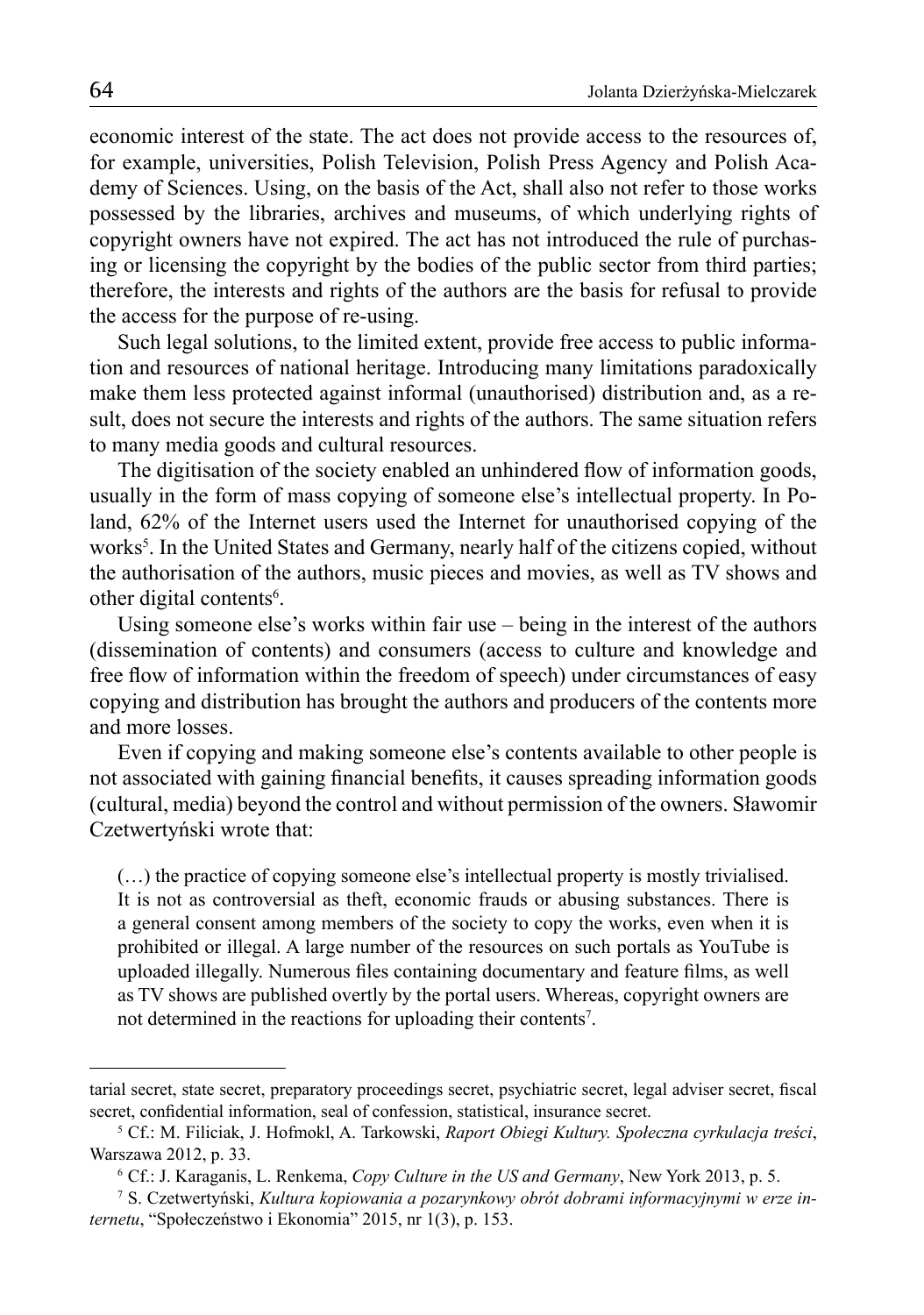The research conducted by Deloitte, commissioned by the Creative Poland Association (Stowarzyszenie Kreatywna Polska) showed that every second Polish Internet user at the age between 15 and 75, that is, more than 12 million people make use of illegal sources of the contents. Total losses of Polish economy due to Internet piracy in 2016 amounted to over PLN 3 billion, and the losses of the State Treasury amounted to about PLN 836 million. The piracy on such scale means also 27.5 thousand lost jobs<sup>8</sup>.

It is in the interest of the authors of the contents to protect their rights through, among others, extending copyright protection, decreasing the number of exceptions in copyright law, toughening the regulations allowing to penalise Internet users for breaking the copyright law, more effective technical protection of the works against unauthorised copying. The authors of the contents are also in favour of legal distribution based either on licence system, or system of compensations for the entities that invest in the works protected by intellectual property rights.

The opponents of increased protection for copyright owners claim that it hinders the free flow of information and knowledge, curbing social development, because only global distribution, accessibility, and dissemination of knowledge make it grow. Włodzimierz Szpringer claimed that: "The economy does not answer the question about the optimal degree of copyright protection. How to balance dynamic efficiency (stimuli to the works) and static efficiency (access to knowledge)? In the efficiency in "production, the author receives proper remuneration for his/her work. In the efficiency in "distribution", the access to knowledge is free"<sup>9</sup>. He also emphasised the role of the very distributors (the Internet platforms), who incur, among others, the costs of digitisation, registration, archiving, supplying with metadata, dissemination. "The catalyst of the development of an open model of science, culture and education is the development of new, universal forms of communication (e.g. mobile communication, social networking services) and new forms of controlling the use of the works"<sup>10</sup>.

The majority of the researchers dealing with market aspects of copyright law tried to reconcile the interests of the authors and owners of related rights with the interests of the users. A thesis that knowledge and information are not property in legal meaning and should not be a source of financial benefits, does not stand in contradiction to the conviction that efforts to create them should be remunerated<sup>11</sup>. Admitting

<sup>8</sup> Cf.: Deloitte, *Piractwo w Internecie – straty dla kultury i gospodarki. Analiza wpływu zjawiska piractwa internetowego na gospodarkę Polski na wybranych rynkach kultury*, https://www2.deloitte.com/pl/pl/pages/zarzadzania-procesami-i-strategiczne/articles/piractwo-w-internecie-straty-dlakultury-i-gospodarki.html (accessed: 19.09.2017).

<sup>9</sup> W. Szpringer, *Koncepcja* open access *z perspektywy ekonomicznej analizy prawa – doświadczenia niemieckie*, "E-mentor" 2011, nr 2(39), http://www.e-mentor.edu.pl/artykul/index/numer/39/id/820 (accessed: 19.09.2017).

<sup>10</sup> W. Szpringer, *Regulacja a compliance na rynkach nowych technologii*, "Annales Oeconomia" 2016, nr 2, p. 97.

<sup>11</sup> Cf.: L. Lessig, *Wolna kultura*, Warszawa 2005.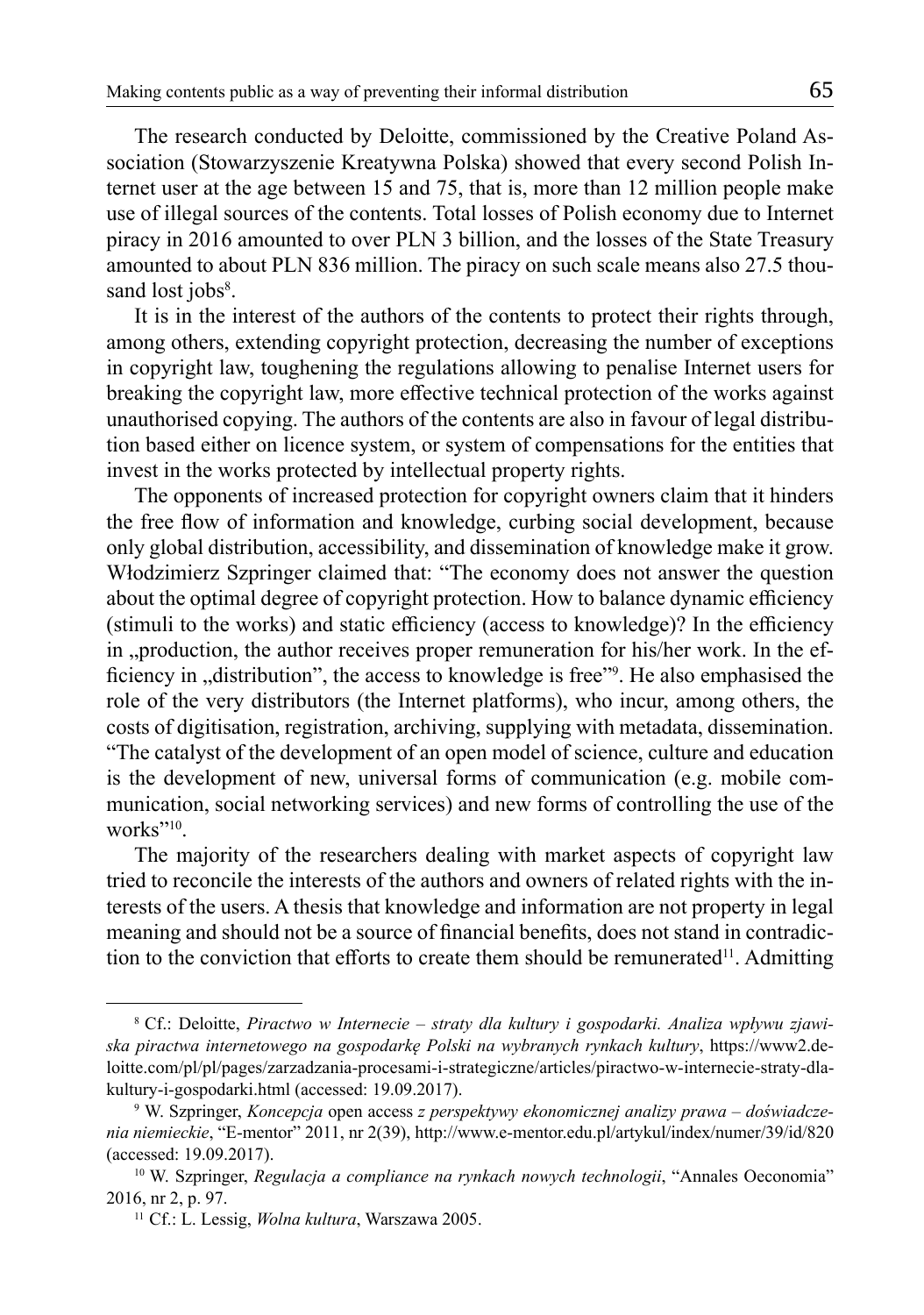that unauthorised use of information and knowledge is not tantamount to the loss for their authors does not belie the fact that it deprives them of potential profits<sup>12</sup>.

In order to provide a livelihood for the authors and encourage them to create more, without limiting the access to cultural goods, including information and media contents, the propositions of including the whole works to the public domain<sup>13</sup> and introducing charges for the authors have emerged<sup>14</sup>. However, it would require active state policy to increase publicly available resources and subsidising the works, or even purchasing proprietary copyrights.

The supporters of such concept claimed that development of public domain is economically justified. Free access to the works with appropriate compensation for the authors may be more cost-effective than restrictive protection. Adam Grzegorczyk even wrote about the paradox of protection: the better protection of the works, the lower accessibility of them, and the higher costs of production in sale unit price<sup>15</sup>. The costs that the system and individual authors must incur to protect their intellectual property resources are often higher than benefits achieved on account of intellectual property. Restrictive copyright protection additionally stimulates the development of the grey market, including alternative models of public uploading of the works by the authors or substitution of protected someone else's intellectual property in the form of copying.

Tomasz Kulisiewicz calculated hypothetical costs of compensation of proprietary copyrights if they were taken over by the state<sup>16</sup>. Based on the total income of  $15$ Organisations for Collective Copyright Management operating in Poland, he determined that, in the years  $2014 - 2020$ , they will pay over PLN 1,8 billion to the authors. Adding up the costs of compensation of proprietary copyrights, expansion of the infrastructure of broadband access and digitisation and archiving of the works, he claimed that they will be lower than social benefits at the same time, including: economic use of educational and art resources, savings in the access to the resources

<sup>&</sup>lt;sup>12</sup> The authors and producers of the contents were inclined to equate every illegal copy of the work protected by copyright with the loss equal to its market price. The Internet users think it is unjustified to claim that the number of people who read a press article on the Internet is equal to the number of people, who resigned from buying a newspaper, in which such article was published. An example of opposition to such way of counting the loss of the authors and producers of cultural goods was a website, stratakazika.pl., where author encouraged to permanently copy (and delete every copy) of Kazik Staszewski's records, in order to make the artist's "loss" absurdly high.

<sup>&</sup>lt;sup>13</sup> Public domain includes the works that are not protected due to expiration of proprietary copyrights or waiving of such protection by the authors. The works included in the public domain are available for free.

<sup>&</sup>lt;sup>14</sup> That's the character of an idea of digital public domain. Cf.: "Public domain manifesto" created within COMMUNII, http://www.publicdomainmanifesto.org.

<sup>15</sup> Cf.: A. Grzegorczyk, *Technologia, wolność i prawo ochrony własności intelektualnej*, "Kwartalnik Naukowy Uczelni Vistula" 2014, nr 1(39), p. 107–116.

<sup>16</sup> Cf.: T. Kulisiewicz, *Otwarcie zasobów kultury – szkic modelu kosztów i korzyści*, "Roczniki Kolegium Analiz Ekonomicznych SGH" 2014, z. 33, p. 305–323.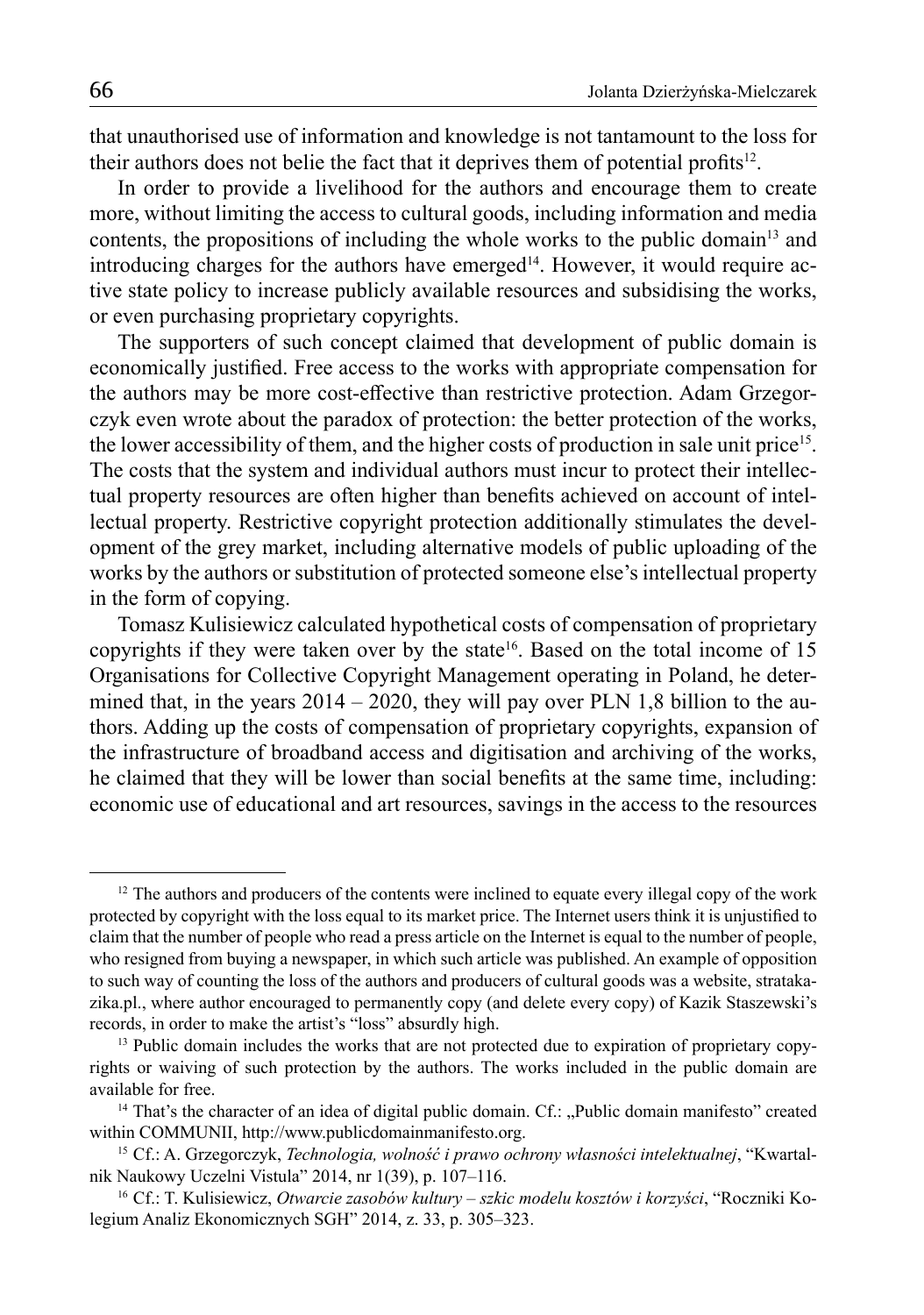and – hard to estimate – socio-educational effects of the access to cultural goods and its promotion in the international arena<sup>17</sup>.

The opponents of full openness to public information, understood as the resources of knowledge and information financed from public funds and generated by public entities, claimed that copyright levies (levies on blank videograms and devices for copying the works) charged on the basis of art. 20 and  $20<sup>1</sup>$  of the Copyright Act<sup>18</sup>, have a faint relationship with remuneration for the authors for using their works within fair use on the Internet<sup>19</sup>. They also raised the issue of proper estimation of the costs of opening the access to data, including:

- the costs of purchasing rights from authorised people, including the supplementary purchase of the rights in the case of existing works,
- the costs of digitisation and cataloguing collections of such large group of obliged entities,
- the costs of expansion and maintenance of the infrastructure of uploading collections (including adjustment to the standards of the central repository).

They also presented the threats connected with dispossessing the authors of their proprietary copyrights<sup>20</sup>. However, they did not take into consideration significant changes in distribution and consumption of cultural goods, media products and resources of public information, occurring under the influence of their digitisation and online communication.

Due to the overproduction of the contents and a large number of distribution channels, competition between private, social networking, commercial and public producers and providers of the contents is increasing. The public producers are marginalised<sup>21</sup>. The authors of the report entitled "The awareness and needs of Polish Internet users in the context of digitisation of culture" determined that in March 2015, over 274 thousand unique users browsed four largest Polish portals containing digital resources of cultural legacy (Polona, Ninateka, Szukaj w archiwach, nac.gov.pl).

<sup>17</sup> *Ibidem*, p. 319–320. The costs and benefits of opening the access to public resources of knowledge, education, culture and art were also calculated by Włodzimierz Szpringer and Wojciech Rogowski, "The law and economy of regulating open access to public resources of knowledge (economic and legal analysis for the assessment of the effects of regulations), the expert opinion ordered by the Ministry of Administration and Digitization", Warsaw 2012.

<sup>18</sup> Copyright and Related Rights Act of February 4, 1994 Dz.U. [Journal of Laws] of 2006, no. 90, item 631 t. 1. as amended.

<sup>19</sup> Cf., among others, J. Matczuk, *Analiza możliwości prawnej regulacji niekomercyjnej wymiany utworów Polsce*, maj 2014, http://prawokultury.pl/media/entry/attach/J\_Matczuk\_Analiza\_\_niekomercyjnego.pdf (accessed: 19.09.2017); E. Adamczyk-Woźniak, *Opłaty inkasowane przez organizacje zbiorowego zarządzania jako rekompensata za dozwolony użytek chronionych utworów oraz zasady podziału tych opłat*, "Kwartalnik Naukowy Prawo Mediów Elektronicznych" 2012 nr 1, p. 18–26.

<sup>20</sup> The fears related to opening public resources, among others, B. Lenkowski, *Otwarte zasoby publiczne – jak nie wylać dziecka z kąpielą?*, http://liberte.pl/otwarte-zasoby-publiczne-jak-nie-wylacdziecka-z-kapiela/ (accessed: 19.09.2017).

<sup>21</sup> *European Agenda for Culture*, 2012, p. 86, http://ec.europa.eu/culture/policy/ strategic-framework/documents/omc-report-access-to-culture\_en.pdf) (accessed: 19.09.2017).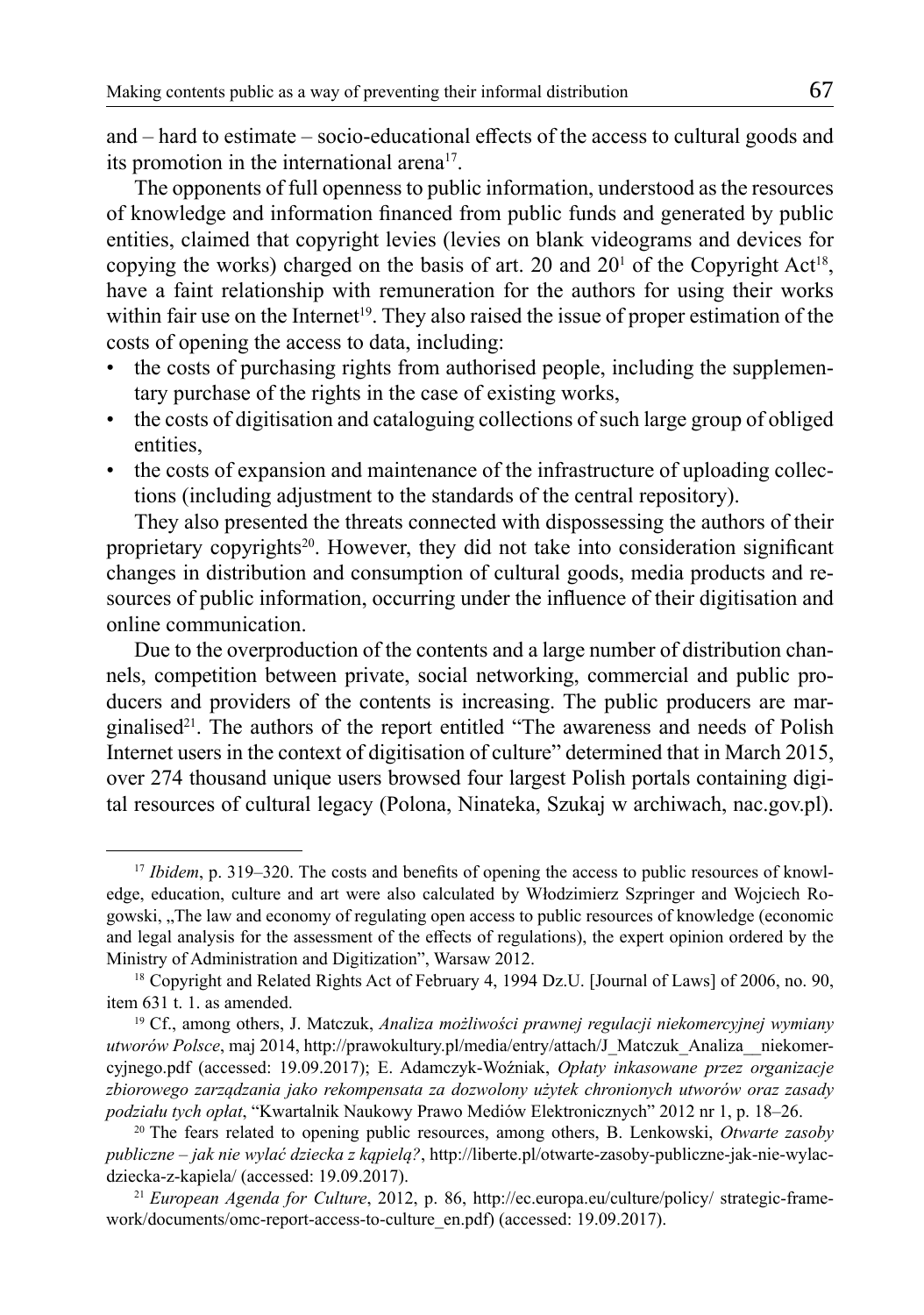At the same time, the five largest commercial VoD websites were browsed by more than 10 million Internet users<sup>22</sup>. Disproportion in the popularity is particularly high among young Internet users, who satisfy their information and cultural needs mainly in the non-institutional world. For example, they are looking for audio-visual contents mainly on YouTube, not on the websites of public television or film studios. The public broadcasters and authors of Polish cinema achieve high audience ratings of their productions, when they upload them to the largest websites containing video files.

Despite that, the research on the attitude of the Internet users towards digitisation of the resources of cultural legacy showed that 90% of the respondents thought that cultural institutions should make their resources available on the Internet, and this process should be financed from public funds (61,7% of the answers). The Internet users want access to the resources digitised by cultural institutions to be free and to be used both for private and commercial purposes<sup>23</sup>. Therefore, it is obvious that, with reference to the presence of information and cultural contents on the Internet, it is expected from the state to fulfil the following functions:

- a broadcaster of high-quality contents,
- a populariser of national heritage with the use of archives,
- a producer directing contents to the citizens that create niches unattractive for the market, for example, seniors,
- a regulator mediating between the interests of the citizens and business (e.g. through shaping copyright law in a way that protects the interests of the authors, but leaves some space for creative processing and sharing) and also affecting supranational rules $24$ .

Apart from the quality of delivered contents and the options of using them further, what matters is their distribution and the place of dissemination of the contents and the way of remunerating the authors, omitting direct payments from the users.

Although it was estimated that Polish administration structure possesses about 1,5 million collections of information (excluding resources of cultural legacy)<sup>25</sup>, their use was at a low level. It is reflected in the small amount of data at danepubliczne.gov.pl, which was supposed to be the Central Public Information Repository and a small number of applications for disclosure of information for the purposes of re-using submitted in the public institutions<sup>26</sup>.

<sup>22</sup> Cf.: W. Kowalik et al., *Świadomość i potrzeby polskich internautów w kontekście digitalizacji kultury*, s. 13, http://ekultura.org/wpcontent/uploads/2015/11/ekspertyza\_swiadomosc-2015.pdf (accessed: 19.09.2017).

<sup>23</sup> *Ibidem*.

<sup>24</sup> D. Batorski, M. Filiciak, J. M. Zając, *Znaczenie internetu w promocji i dystrybucji treści kultury*, "Studia BAS" 2016, nr 2(46), p. 200.

<sup>25</sup> Cf.: S. Buchholtz et al., *Rynek produktów, usług i treści cyfrowych opartych na ponownym wykorzystaniu informacji sektora publicznego (ISP) w Polsce*, https://www.polskacyfrowa.gov.pl/media/1215/POPC\_WISECC\_ISP\_raportkoncowy\_922015 .pdf (accessed: 19.09.2017).

<sup>26</sup> Cf. Centrum Cyfrowe, *Raport 2017. Ustawa o ponownym wykorzystywaniu informacji sektora publicznego rok po wejściu w życie*, https://centrumcyfrowe.pl/blog/2017/06/28/ustawa-o-reuse-raport- -na-pierwsze-urodziny/ (accessed: 19.09.2017).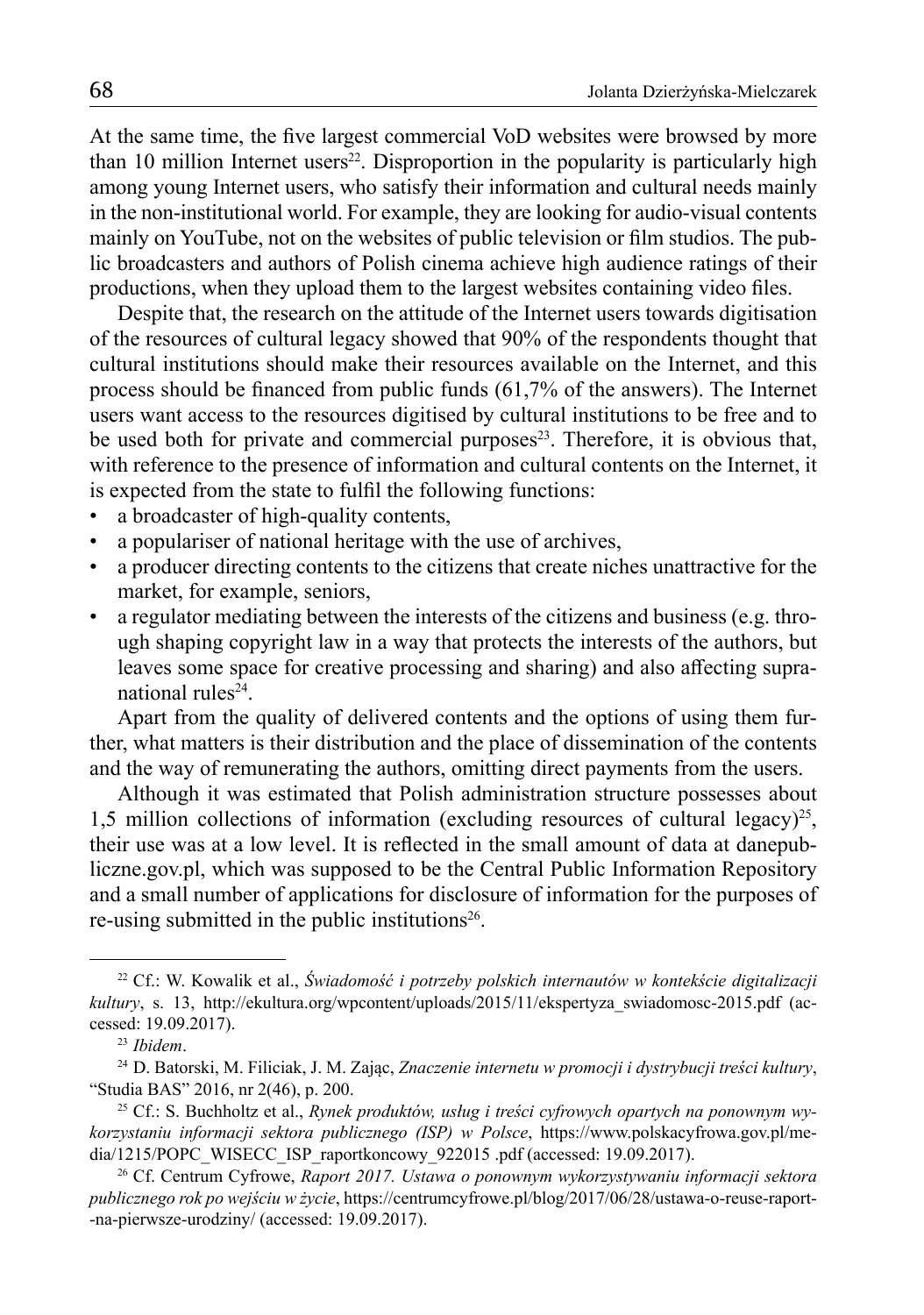According to the analyses conducted by the Ministry of Digitisation, public sector information are used mainly for scientific and educational purposes, as well as for controlling public authorities. The categories of data that the respondents used more frequently include statistics (57.1%), public administration (48.7%), budget and public finances  $(41.6\%)^{27}$ . According to the Ministry of Digitisation, the cause of failure to use the potential of public data was technical issues: low degree of digitisation, incompleteness, outdatedness and accessibility in the formats that make re-using more difficult and impossible28. According to independent experts, the Polish legislator implemented the Directive 2013/37/EU in the narrowest possible scope, omitting the obligation of making resources available by the scientific and cultural institutions. It has not introduced the rule of copyright licensing by the state, which limits the number of available resources and makes people afraid that re-using them may constitute law infringement. The universal standards concerning the obligation of publishing data, their interoperability and updating have not been applied<sup>29</sup>.

The lack of mechanisms monitoring the use of public sector information makes it more difficult to assess economic effects of the Act on the re-use of public sector information. However, the first months when this Act was binding have not increased investments related to opening the access to public data. Its impact on the behaviours of Internet users seems to be imperceptible. The activity of the Internet users is focused on non-institutional sources of information and knowledge, there are not many examples of using public data.

The idea of open data for increasing involvement of the citizens in social, political or cultural life requires to reduce the catalogue of exclusions in the access to public information, solving copyright issues in the use of the resources of information and knowledge and introduction of good practices in making public resources available.

## Bibliografia

- Adamczyk-Woźniak E., *Opłaty inkasowane przez organizacje zbiorowego zarządzania jako rekompensata za dozwolony użytek chronionych utworów oraz zasady podziału tych*  opłat, "Kwartalnik Naukowy Prawo Mediów Elektronicznych" 2012, nr 1.
- Batorski D., Filiciak M., Zając J. M., *Znaczenie internetu w promocji i dystrybucji treści kultury*, "Studia BAS" 2016, nr 2(46).
- Buchholtz S. et al., *Rynek produktów, usług i treści cyfrowych opartych na ponownym wykorzystaniu informacji sektora publicznego (ISP) w Polsce*, https://www.polskacyfrowa.gov. pl/media/1215/POPC\_WISECC\_ISP\_raportkoncowy\_922015.pdf (accessed: 19.09.2017).

<sup>27</sup> Ministerstwo Cyfryzacji, Program otwierania danych publicznych. Załącznik do uchwały nr 107/2016 Rady Ministrów z dnia 20 września 2016 r.

<sup>28</sup> *Ibidem*.

<sup>29</sup> Cf. among others, Centrum Cyfrowe, *Raport 2017*; J. Papińska-Kacperek, K. Polańska, *Analiza zaawansowania realizacji idei open government data w wybranych krajach*, "Zeszyty Naukowe Uniwersytetu Szczecińskiego nr 874, Studia Informatica" 2015, no. 37.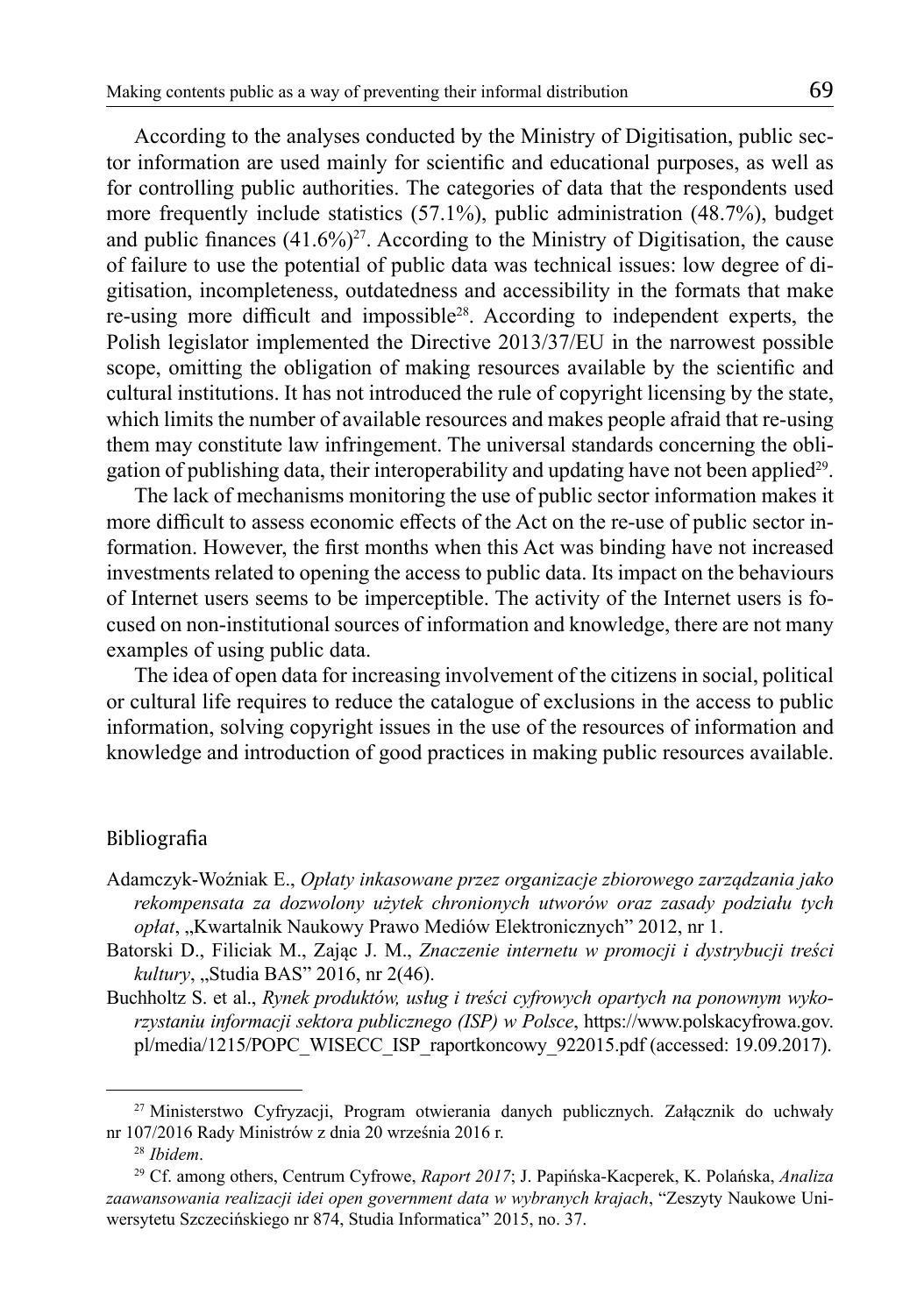- Centrum Cyfrowe, *Raport 2017. Ustawa o ponownym wykorzystywaniu informacji sektora publicznego rok po wejściu w życie*, https://centrumcyfrowe.pl/blog/2017/06/28/ustawa- -o-reuse-raport-na-pierwsze-urodziny/ (accessed: 19.09.2017).
- Czetwertyński S., *Kultura kopiowania a pozarynkowy obrót dobrami informacyjnymi w erze internetu*, "Społeczeństwo i Ekonomia" 2015, nr 1(3).
- Deloitte, *Piractwo w Internecie straty dla kultury i gospodarki. Analiza wpływu zjawiska piractwa internetowego na gospodarkę Polski na wybranych rynkach kultury*, https:// www2.deloitte.com/pl/pl/pages/zarzadzania-procesami-i-strategiczne/articles/piractwow-internecie-straty-dla-kultury-i-gospodarki.html
- Directive of European Parliament and Council 2013/37/UE of June 26, 2013 amending directive 2003/98/WE on the re-use of public sector information, http://eurlex.europa.eu/Lex-UriServ/LexUriServ.do?uri=OJ:L:2013:175:0001:0008:PL:PDF (accessed: 19.09.2017).
- *European Agenda for Culture*, 2012, s. 86, http://ec.europa.eu/culture/policy/strategic-framework/documents/omc-report-access-to-culture\_en.pdf (accessed: 19.09.2017).
- Filiciak M., Hofmokl J., Tarkowski A., *Raport "Obiegi Kultury. Społeczna cyrkulacja treści"*, Warszawa 2012.
- Grzegorczyk A., *Technologia, wolność i prawo ochrony własności intelektualnej*, "Kwartalnik Naukowy Uczelni Vistula" 2014, nr 1(39).
- Karaganis J., Renkema L., *Copy Culture in the US and Germany*, New York 2013.
- Kowalik W. et al., *Świadomość i potrzeby polskich internautów w kontekście digitalizacji kultury*, http://ekultura.org/wpcontent/uploads/2015/11/ekspertyza\_swiadomosc-2015.pdf (accessed: 19.09.2017).
- Kulisiewicz T., *Otwarcie zasobów kultury szkic modelu kosztów i korzyści*, "Roczniki Kolegium Analiz Ekonomicznych SGH" 2014, z. 33.
- Lenkowski B., *Otwarte zasoby publiczne jak nie wylać dziecka z kąpielą?*, http://liberte.pl/ otwarte-zasoby-publiczne-jak-nie-wylac-dziecka-z-kapiela/ (accessed: 19.09.2017).
- Lessig L., *Wolna kultura*, Warszawa 2005.
- Manifest domeny publicznej powstały w ramach COMMUNII, http://www.publicdomainmanifesto.org (accessed: 19.09.2017).
- Matczuk J., *Analiza możliwości prawnej regulacji niekomercyjnej wymiany utworów Polsce*, maj 2014, http://prawokultury.pl/media/entry/attach/J\_Matczuk\_Analiza\_\_niekomercyjnego.pdf (accessed: 19.09.2017).
- Ministerstwo Cyfryzacji, Program otwierania danych publicznych. Załącznik do uchwały nr 107/2016 Rady Ministrów z dnia 20 września 2016 r.
- Papińska-Kacperek J., Polańska K., *Analiza zaawansowania realizacji idei open government data w wybranych krajach*, "Zeszyty Naukowe Uniwersytetu Szczecińskiego nr 874, Studia Informatica" 2015, nr 37.
- Szpringer W., *Koncepcja* open access *z perspektywy ekonomicznej analizy prawa doświadczenia niemieckie*, "E-mentor" 2011, nr 2(39), http://www.e-mentor.edu.pl/artykul/index/ numer/39/id/820 (accessed: 19.09.2017).
- Szpringer W., *Regulacja a compliance na rynkach nowych technologii*, "Annales Oeconomia" 2016, nr 2.
- Szpringer W., Rogowski W., *Prawo i ekonomia regulacji otwartego dostępu do publicznych zasobów wiedzy (analiza ekonomiczno-prawna dla oceny skutków regulacji), ekspertyza na zamówienie Ministerstwa Administracji i Cyfryzacji*, Warszawa 2012.
- Ustawa o prawie autorskim i prawach pokrewnych z 4 lutego 1994 r., Dz.U. z 2006 r. Nr 90, poz. 631 t. 1. z późn. zm.